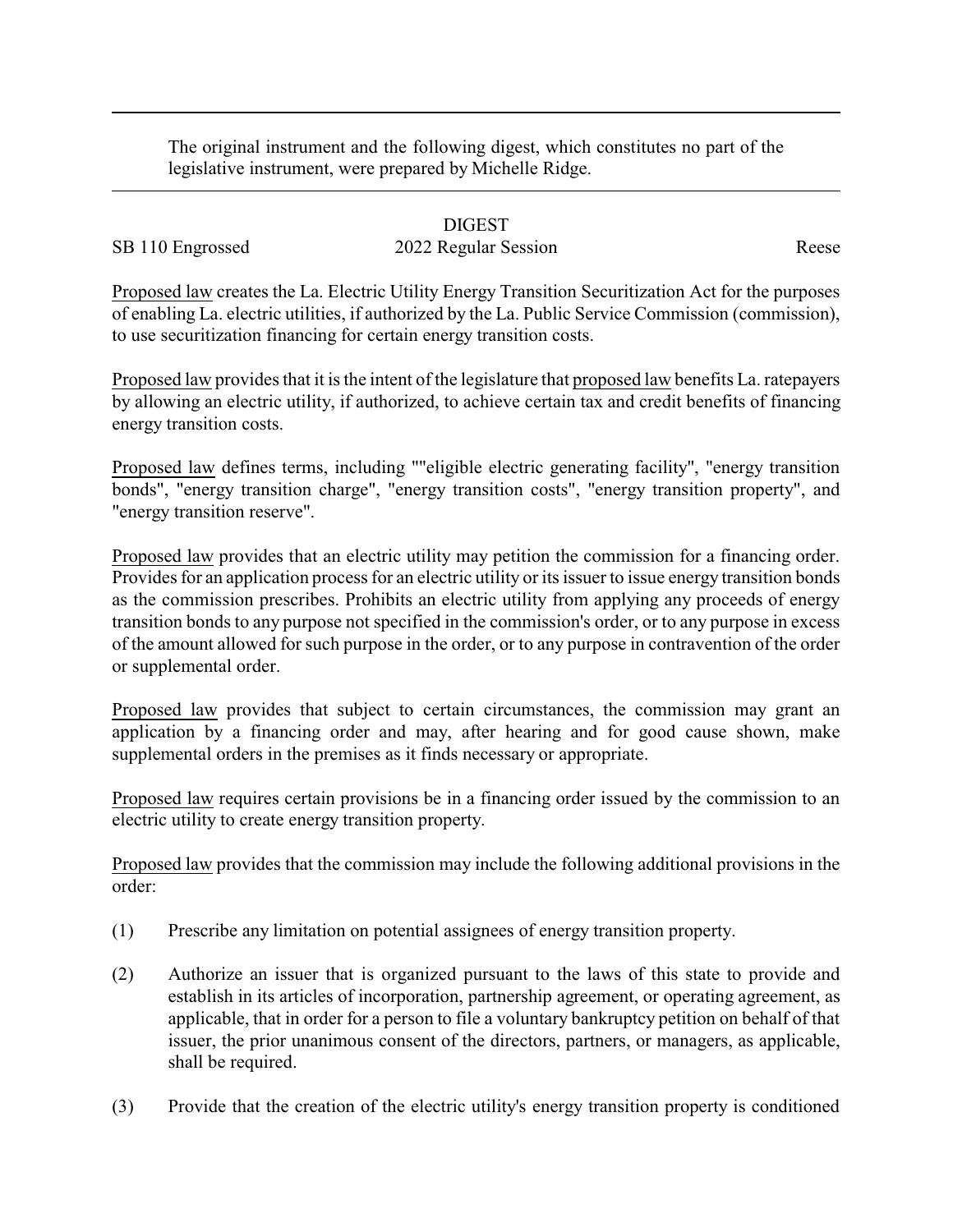upon, and shall be simultaneous with, the sale, assignment, or other transfer of the energy transition property to an issuer and the security interest created in the energy transition property to secure energy transition bonds and financing costs.

- (4) Establish the portion of energy transition costs allocated to this state of an electric utility that has an eligible electric generating facility and eligible mine used to furnish electric service to customers within the state.
- (5) Additionally provide with respect to any matters pertaining to and within the commission's constitutional jurisdiction over electric utilities and plenarypowerto regulate electric utilities or such other jurisdiction as may be conferred on the commission by law.

Proposed law provides that after the order is issued, the electric utility retains discretion regarding whether to sell, assign, or transfer energy transition property or to cause the energy transition bonds to be issued.

Proposed law provides that all financing orders by the commission shall be operative and in full force and effect from the time fixed for them to become effective by the commission.

Proposed law provides that an aggrieved party or intervenor may file in district court, within 15 days of a financing order becoming effective, a petition setting forth the particular cause of objection to the order. Provides that if there is a timely application for rehearing made at the commission, the 15 day period for appeal shall not begin until the effective date of the commission order disposing of the rehearing. Provides that the district court may affirm the commission's order or set it aside. Provides for a direct appeal process to the La. Supreme Court from the district court.

Proposed law provides that all energy transition property that is listed in a financing order shall constitute an existing, present contract right constituting an individualized, separate incorporeal movable susceptible of ownership, sale, assignment, transfer, and security interest. Provides the property will exist whether or not the revenues or proceeds arising from the property have been billed, have accrued, or have been collected notwithstanding the fact that the value or amount of the property is or may be dependent on the future provision of service to customers by the electric utility and the future consumption by customers of electricity. The energy transition property created by a financing order shall be a vested contract right, and the financing order shall create a contractual obligation of irrevocability by the commission in favor of the electric utility and its assignees and financing parties.

Proposed law provides that energy transition property listed in a financing order shall continue to exist until the energy transition bonds are paid in full and all financing costs of the bonds have been recovered in full.

Proposed law provides that all or any portion of energy transition property listed in the financing order issued to an electric utility may be sold, assigned, or transferred to an assignee or be encumbered by a security interest to secure energy transition bonds issued pursuant to the order and other financing costs. Provides that each sale, assignment, transfer, or security interest granted by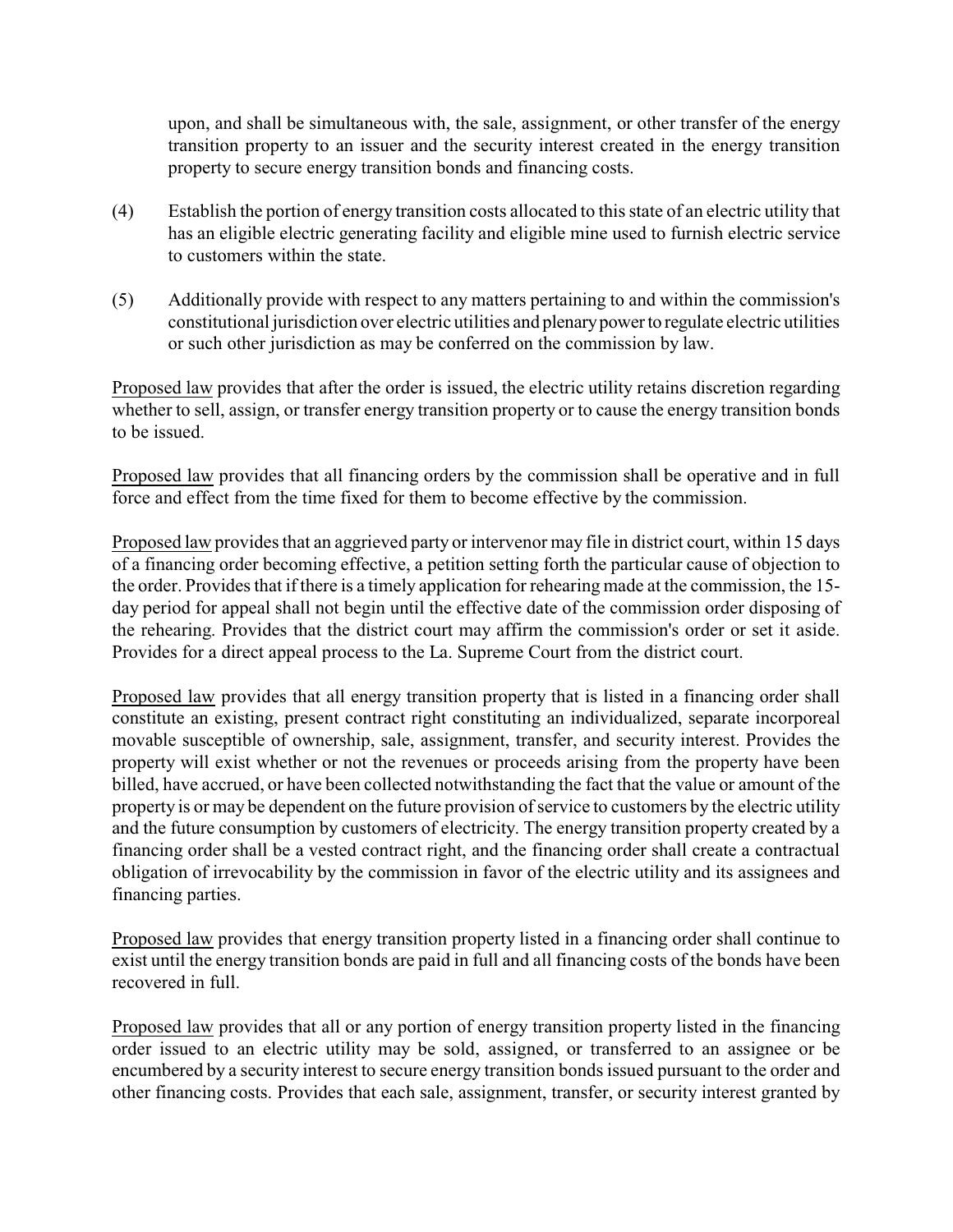an electric utility or assignee shall be considered to be a transaction in the ordinary course of business.

Proposed law provides that the description of energytransition propertysold, assigned, or transferred to an assignee in any sale agreement, purchase agreement, or other transfer agreement, encumbered to a secured party in any security agreement, or indicated in any financing statement shall be sufficient only if the description or indiction refers to the specific financing order that created the energy transition property and states that such agreement or financing statement covers all or part of the property described in the financing order.

Proposed law provides that energy transition property is an individualized, separate incorporeal movable susceptible of ownership, sale, assignment, transfer, and security interest encumbrance.

Proposed law provides that if the electric utility defaults on any required payment of charges arising from the energy transition property listed in the financing order, the district court of the domicile of the commission, upon application of an interested party, and without limiting any other remedies available to the applying party, shall order the sequestration and payment of the revenues arising from the energy transition property to the financing parties or their representatives. Provides the order shall remain in full force and effective, notwithstanding any reorganization, bankruptcy, or other insolvency proceedings with respect to the electric utility or its successors or the assignees.

Proposed law provides to the extent provided in a financing order, the following:

- (1) The interest of an assignee or secured party in energy transition property listed in a financing order shall not be subject to setoff, counterclaim, surcharge, or defense by the electric utility or by any customer of the electric utility or other person, or in connection with the reorganization, bankruptcy, or other insolvency of the electric utility or any other person.
- (2) Any successors to an electric utility shall perform and satisfy all obligations of, and have the same rights under a financing order as, the electric utility under the order in the same manner and to the same extent as the electric utility, including collecting and paying to the persons entitled to receive them, the revenues, collections, payments, or proceeds of the energy transition property.

Proposed law provides relative to the sale, assignment, or other transfer of energytransition property.

Proposed law provides that the Uniform Commercial Code-Secured Transactions shall not apply to energy transition propertyor any right, title, or interest of a utility or assignee, whether before or after the issuance of the financing order, except as otherwise provided in proposed law. Provides such right, title, or interest pertaining to a financing order shall not be treated as proceeds of any right or interest other than of the financing order and the energytransition propertyarising from the financing order. Provides that all revenues and collections resulting from energy transition property shall constitute proceeds only of the energy transition property arising from the financing order.

Proposed law, with respect to filings of financing statements or control of deposit accounts or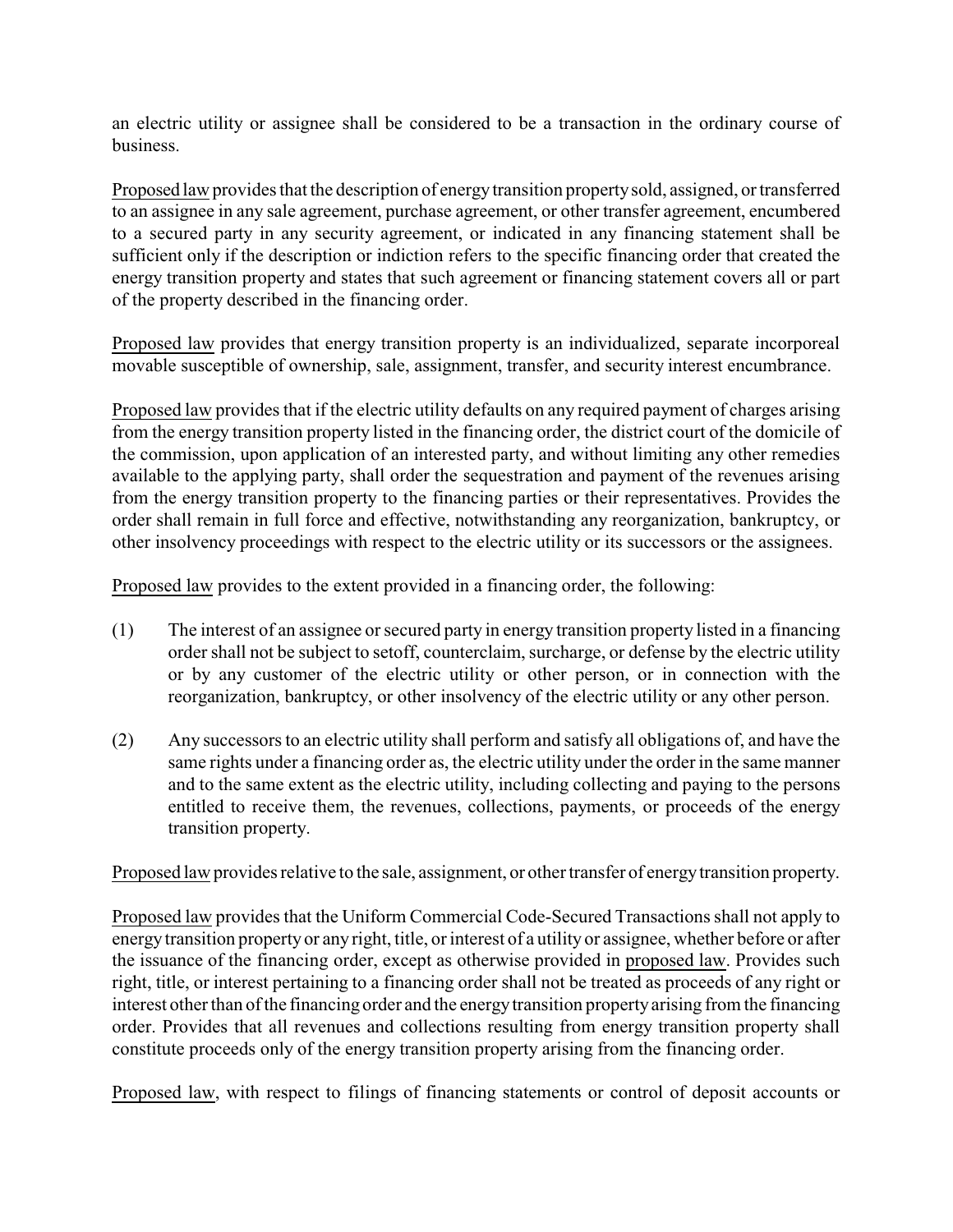investment propertyas original collateral, governs the creation, attachment, granting, perfection, and priority of security interests in energy transition property to secure energy transition bonds and financing costs. Provides that energy transition property shall not be susceptible of pledge under the provisions of the Civil Code.

Proposed law provides that a security interest in energy transition property shall be valid and enforceable against the electric utility and its successors, any assignee, and any third party and attaches to energy transition property only after certain conditions are met.

Proposed law provides that a security interest in energy transition property shall be perfected only if it has attached and a financing statement indicating the energy transition property collateral covered has been filed. Provides that a financing statement shall be filed to perfect all security interests and liens in energy transition property. Provides that a security interest in energy transition property shall be perfected when it has attached and when the applicable financing statement has been filed.

Proposed law provides that the interest of a secured party shall not be perfected unless a financing statement is filed, and after perfection, the secured party's interest continues in the energy transition property and all proceeds of such energy transition property, whether or not billed, accrued, or collected, and whether or not deposited into a deposit account and however evidenced. Provides that a security interest in proceeds of energy transition property shall be a perfected security interest if the security interest in the energy transition property was perfected in accordance with proposed law.

Proposed law provides that financing statements shall be filed, indexed, maintained, amended, assigned, continued, and terminated in the same manner and in the same system of records maintained for the filing of financing statements pursuant to the Uniform Commercial Code-Secured Transactions. Provides that the filing of the financing statement shall be the only method of perfecting a lien or security interest on energy transition property and the statement shall be filed as if the debtor named were located in the state.

Proposed law provides for the priority of conflicting security interests of secured parties in the same interest or rights in any energy transition property as follows:

- (1) Conflicting perfected security interests of secured parties rank according to priority in time of perfection.
- (2) A perfected security interest of a secured party shall have priority over a conflicting unperfected security interest of a secured party.
- (3) A perfected securityinterest of a secured party shall have priority over a person who becomes a lien creditor after the perfection of such secured party's security interest.

Proposed law provides that a perfected security interest in energy transition property and all proceeds of such property shall have priority over a conflicting lien or privilege of any nature in the same collateral property, except a security interest shall be subordinate to the rights of a person that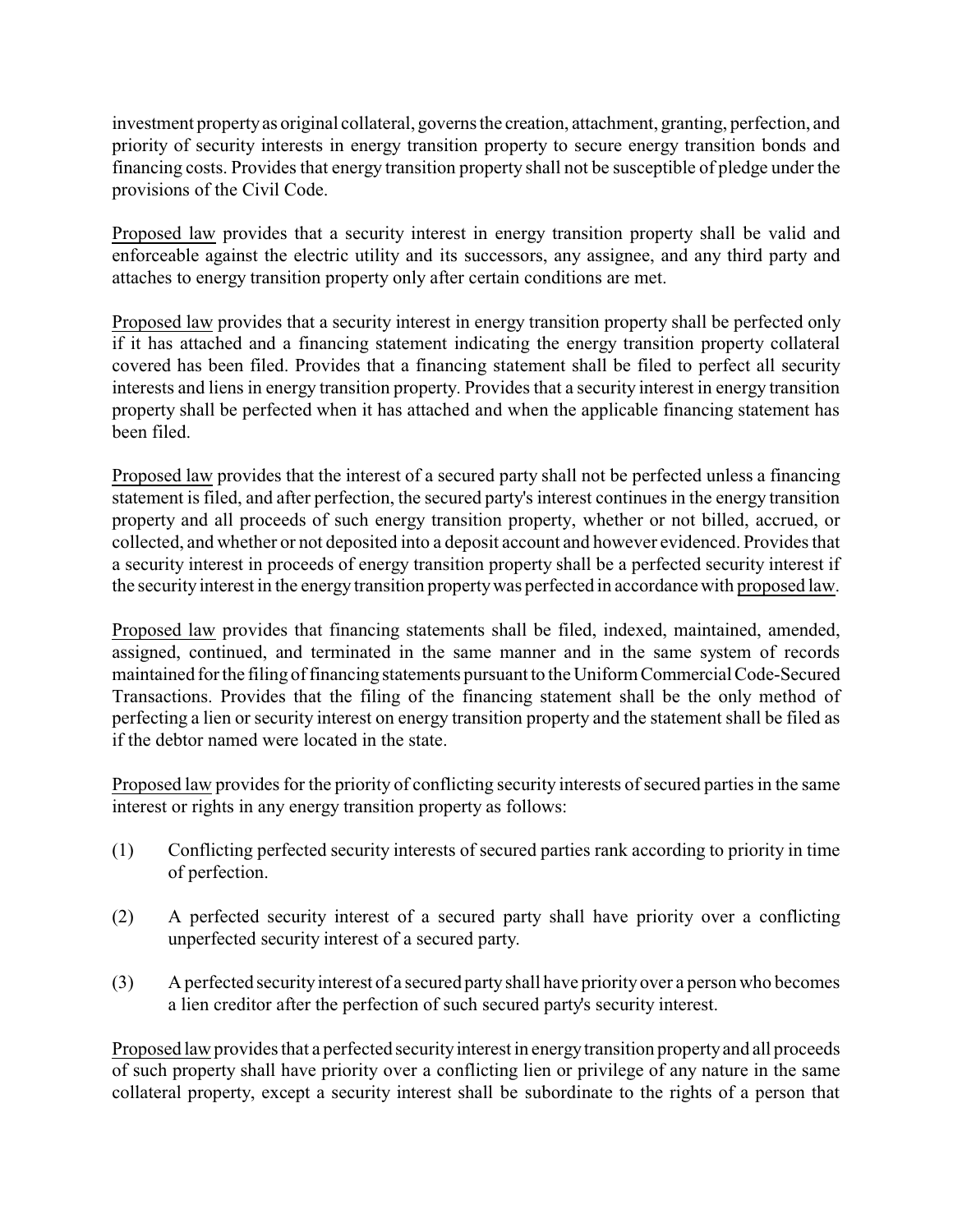becomes a lien creditor before the perfection of such interest.

Proposed law provides that the relative priority of a perfected security interest of a secured party shall not be adversely affected by any security interest, lien, or privilege in a deposit account of the electric utility that is a collector and into which the revenues are deposited.

Proposed law provides that the priority of a security interest shall not be defeated or impaired by any later modification of the financing order or energy transition property or by the commingling of funds arising from energy transition property with other funds. Any other security interest that may apply to those funds shall be terminated as to all funds transferred to a segregated account for the benefit of an assignee or financing party or to an assignee or financing party directly.

Proposed law provides that the Uniform Commercial Code-Secured Transactions, including choice of law rules, shall govern the perfection by control, the effect of perfection by control, and the priority of a security interest granted by the issuer of and securing energy transition bonds held by a secured party having control of a segregated deposit account or securities account as original collateral into which revenues, collections, or proceeds are deposited or credited.

Proposed law provides for the foreclosure on or enforcement of security interest in any energy transition property if a default occurs.

A security interest created in accordance with proposed law may provide for a security interest in after-acquired collateral. Proposed law provides that a security interest granted shall not be invalid or fraudulent against creditors solely because the grantor or the electric utility as collector or servicer has the right or ability to commingle the collateral or proceeds, or collect, compromise, enforce, and otherwise deal with collateral.

Proposed law provides that any action arising to enforce a security interest in energy transition property shall be brought in the district court of the domicile of the commission. The suits shall be governed by the Code of Civil Procedure and other laws applicable to executory proceedings.

Proposed law provides relative to conflict of laws and provides that proposed law governs the validity, enforceability, attachment, creation, perfection, the effect of perfection or nonperfection, priority, exercise of remedies, and venue with respect to the sale, assignment, or transfer of an interest or right or the creation of a security interest in any energy transition property.

Proposed law provides that if there a conflict between proposed law and any other law, proposed law governs.

Proposed law provides that energy transition bonds are not a debt or general obligation of the state or any of its political subdivisions, agencies, or instrumentalities and shall not be a charge on their full faith and credit and the bonds issued shall contain on the face of a statement the following: "Neither the full faith and credit nor the taxing power of the state of Louisiana is pledged to the payment of the principal of, or interest on, this bond."